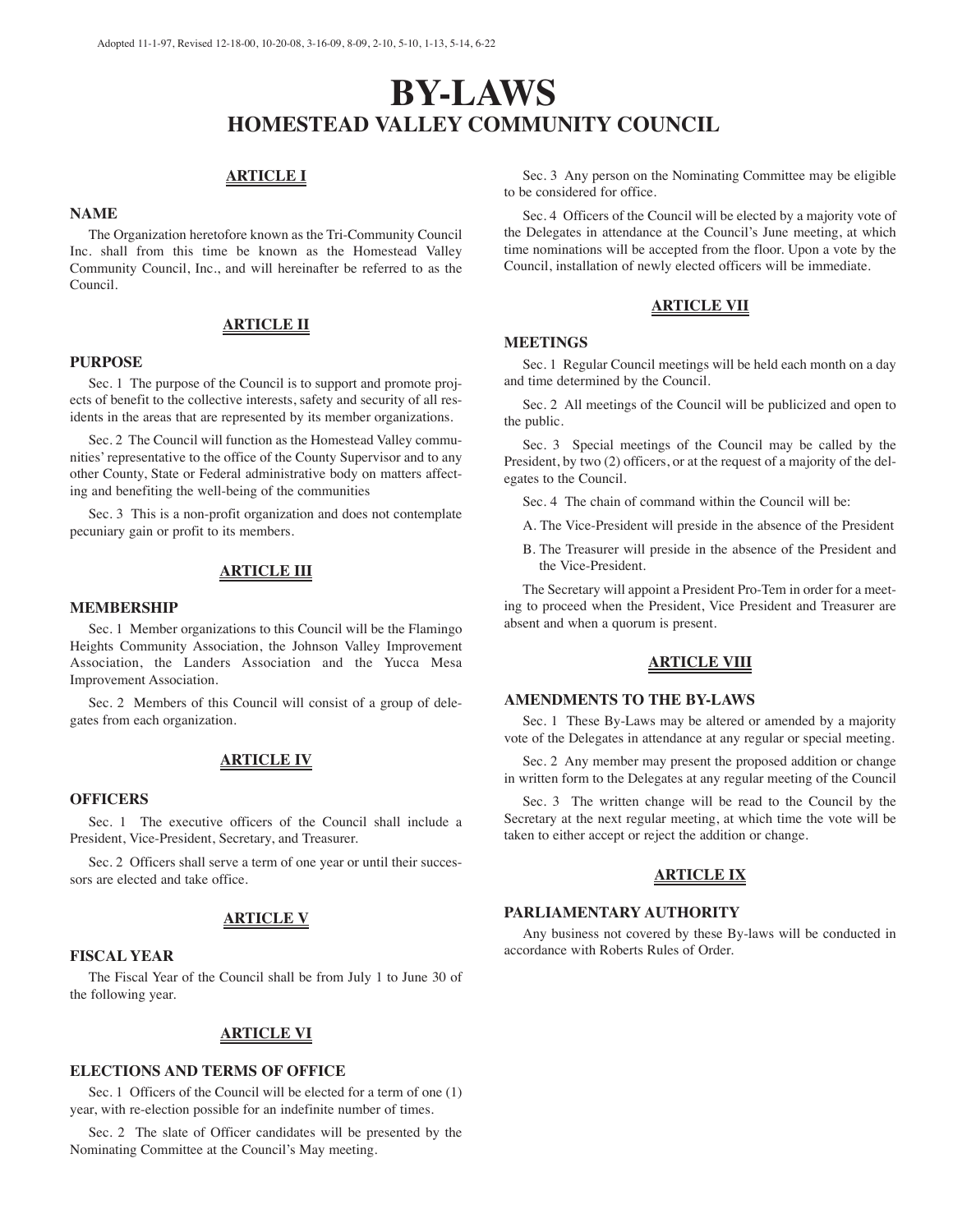# **STANDING RULES HOMESTEAD VALLEY COMMUNITY COUNCIL**

# **DUTIES OF OFFICERS**

## **A. President.**

1. Serve as administrative officer of the Council. and preside at all meetings.

- 2. Prepare meeting agendas.
- 3. Serve on all committees except the nominating committee.
- 4. Appoint all committee chairpersons.
- 5. Function as the Council representative to any and all other organizations that need to coordinate with the Council.
- 6. Arrange for the Vice-President to preside in the event of President's absence.
- 7. Be one of the signatories on the bank accounts.

## **B. Vice-President.**

1. Conduct meetings of the Council in the absence of the President.

## **C. Secretary.**

- 1. Keep an accurate record of proceedings of all meetings.
- 2. Take care of all correspondence at the direction of the President.
- 3. Be one of the signatories on the bank accounts.

## **D. Treasurer.**

- 1. Be the chief financial officer of the Council and keep accurate records of all the Council's financial affairs.
- 2. Collect, record and deposit all monies received.
- 3. Ensure checks are signed by two authorized signatories.
- 4. Prepare any required government forms/filings and issue payment as necessary.
- 5. Keep records of all receipts and expenses.
- 6. Deliver all records to audit committee at end of fiscal year.
- 7. Arrange for a substitute Treasurer in the event of his/her absence.

# **FINANCIAL INSTITUTIONS**

- 1. Checking and CD accounts shall be maintained at a U.S. Bank
- 2. Two signatures shall be required on all checks
- 3. Any check payable to an officer of the Council may not be signed by that person.

## **DELEGATE MEMBERSHIP**

1. Each organization shall select up to three active, interested residents to be their Delegates to the Council, plus one Alternate Delegate, subject to the approval by a quorum of existing Delegates. The delegate elected President is not included in the delegate count. President or secretary to be informed as soon as possible of the selection of a new Delegate in order to be added to the Delegate List before the next meeting. Letter of introduction requested.

2. Residents of one member community cannot be made a Delegate from another member community. Community Boundaries agreed upon: see map attached.

3. Delegate's status of good standing will be subject to Council review if the Delegate's behavior does not conform to the Code of Conduct or is deemed detrimental to the Council or a member organization.

## **DELEGATE ATTENDANCE**

1.To remain a Delegate in good standing, each must personally attend no fewer than seven (7) of the Council's regular monthly meetings in any twelve month period.

2. Delegate's status of good standing will be subject to Council review upon said Delegate's accumulation of three (3) consecutive unexcused absences.

3. Any action to dismiss must be by a quorum of the Council, or by the member organization.

5. Delegate replacement will be by action of member organization.

## **QUORUM**

- 1. All member organizations are entitled to three votes, one per appointed delegate.
- 2. Alternate delegates permitted to vote only in absence of regular delegate.
- 3. A quorum is the majority of delegates. A majority will be any number greater than one half the number of Delegates as established by the most current delegate's list.
- 4. Quorum of Delegates will be required to approve a motion.
- 5. The President will abstain from voting unless a tie-breaking vote is required
- 6. "Unanimous" will be all the delegates present.

## **SCOPE OF COUNCIL INTERESTS**

- 1. The Council and its Delegates will function in a manner that is subservient to and respectful of the autonomy of its member Organizations.
- 2. Any Council-initiated project affecting the interests of its member organizations must meet with the approval of the organizations. Approval or disapproval will be obtained from the Council's member organizations by their Delegates to the Council.